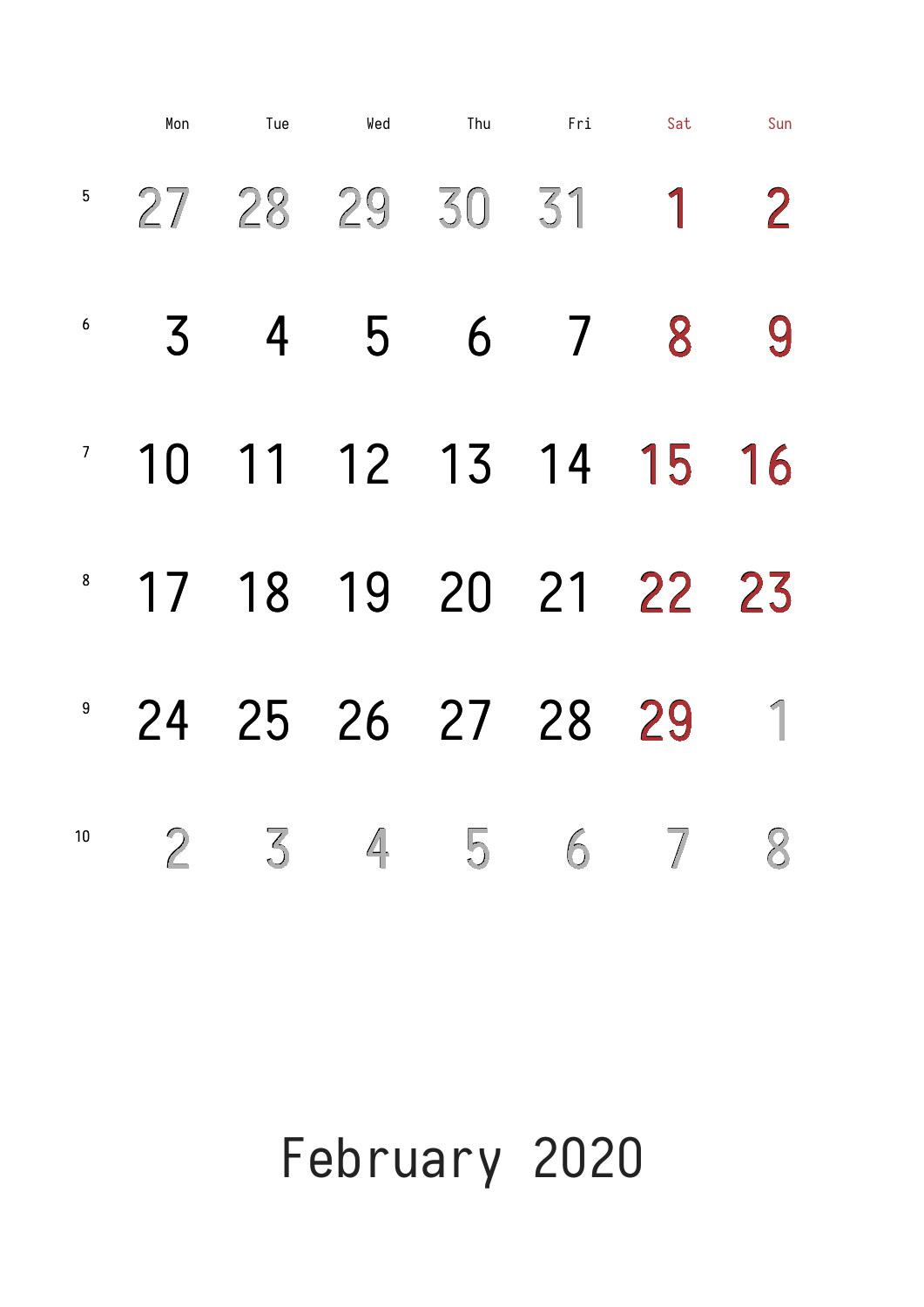### March 2020

<sup>9</sup> 24 25 26 27 28 29 1     3    4    5    6    7    8      10   11   12   13   14   15      17   18   19   20   21   22 Mon Tue Wed Thu Fri Sat Sun 

#### 24   25   26   27   28   29    31    1    2    3    4    5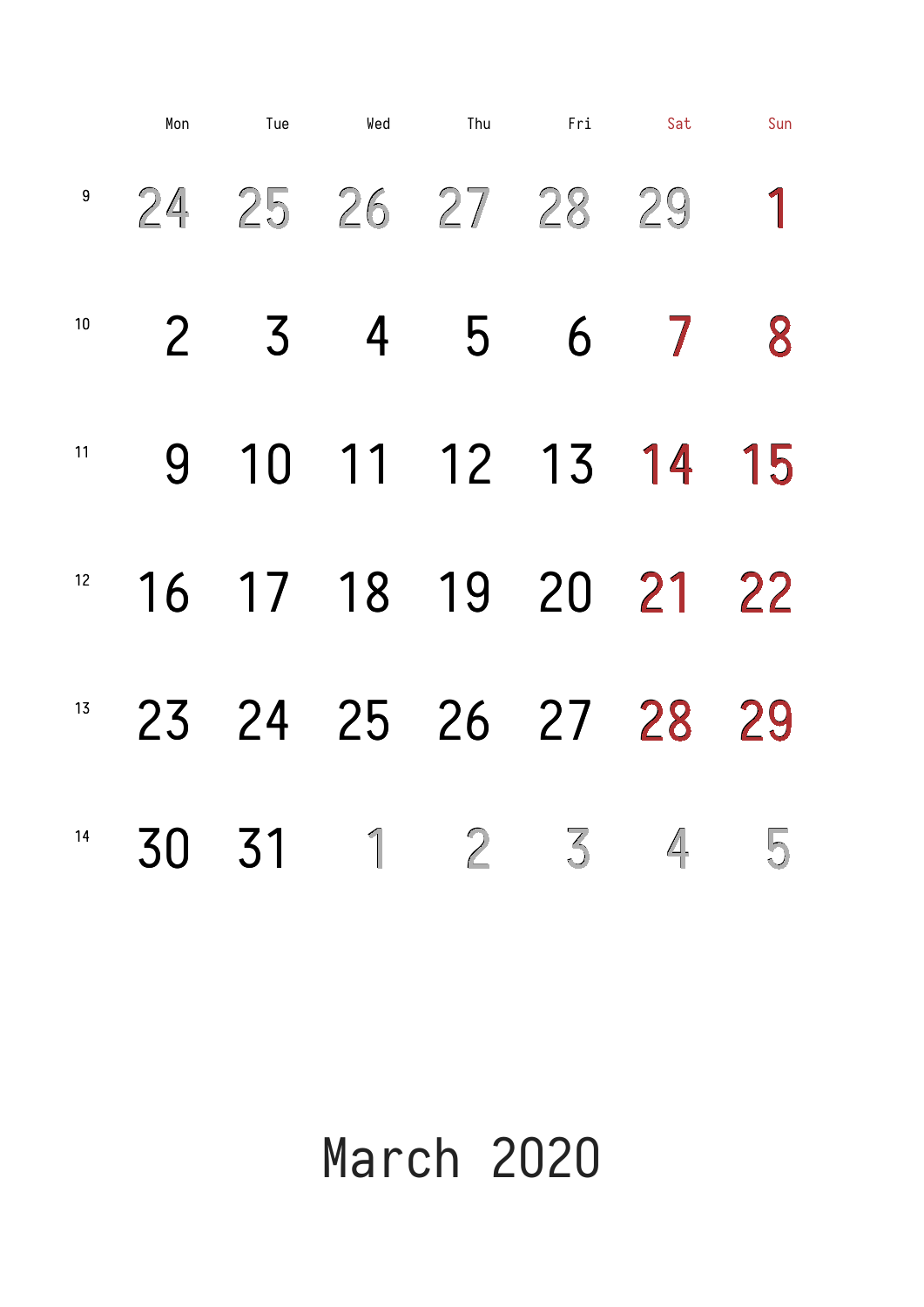April 2020

<sup>14</sup> 30 31 1 2 3 4 5     7    8    9   10   11   12 <sup>16</sup> 13 14 15 16 17 18 19    21   22   23   24   25   26   Mon Tue Wed Thu Fri Sat Sun 

#### 28   29   30    1    2    3     5    6    7    8    9   10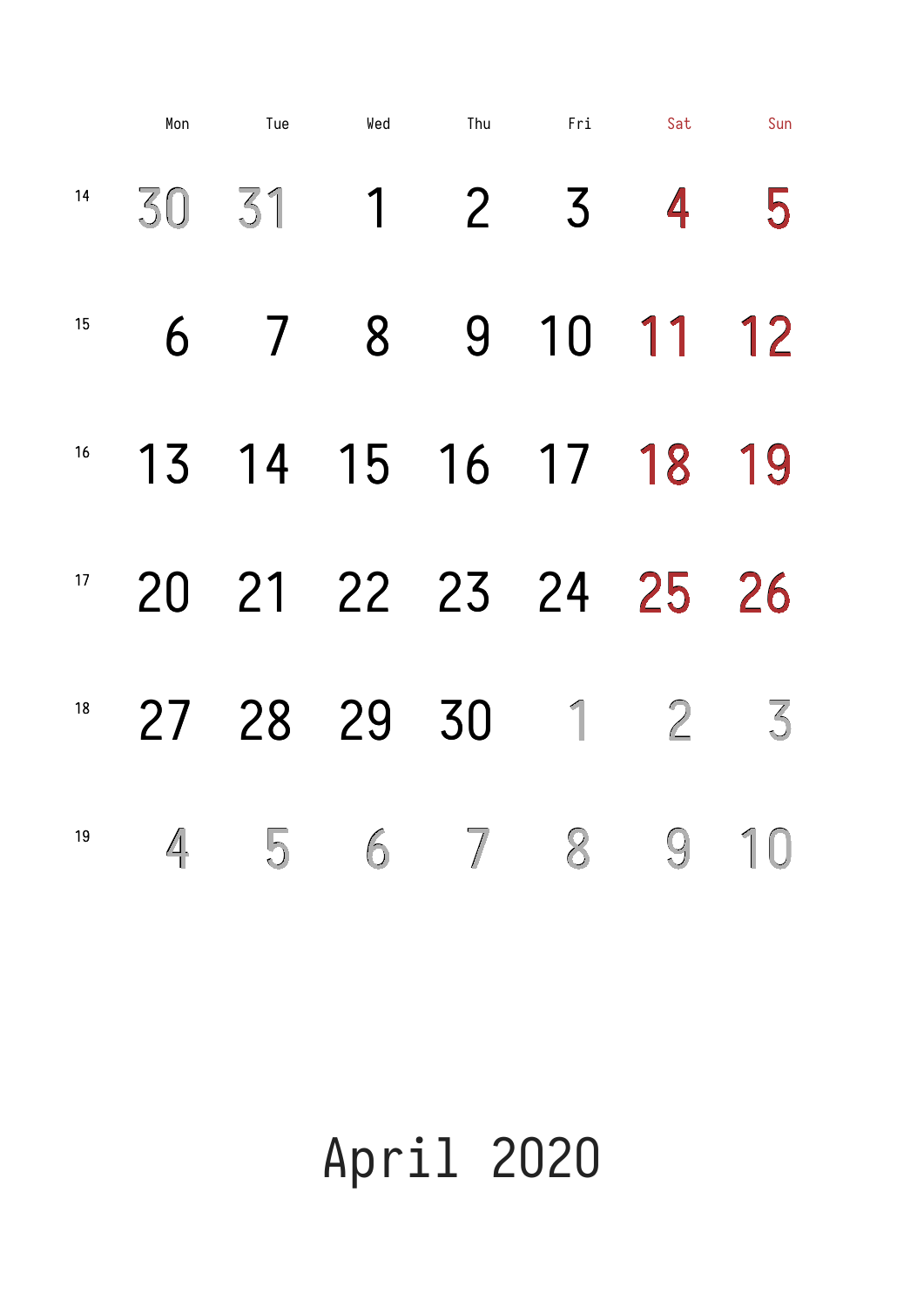# May 2020

   28   29   30    1    2    3        5    6    7    8    9   10    12   13   14   15   16   17    19   20   21   22   23   24 Mon Tue Wed Thu Fri Sat Sun 

#### 26   27   28   29   30   31     2    3    4    5    6    7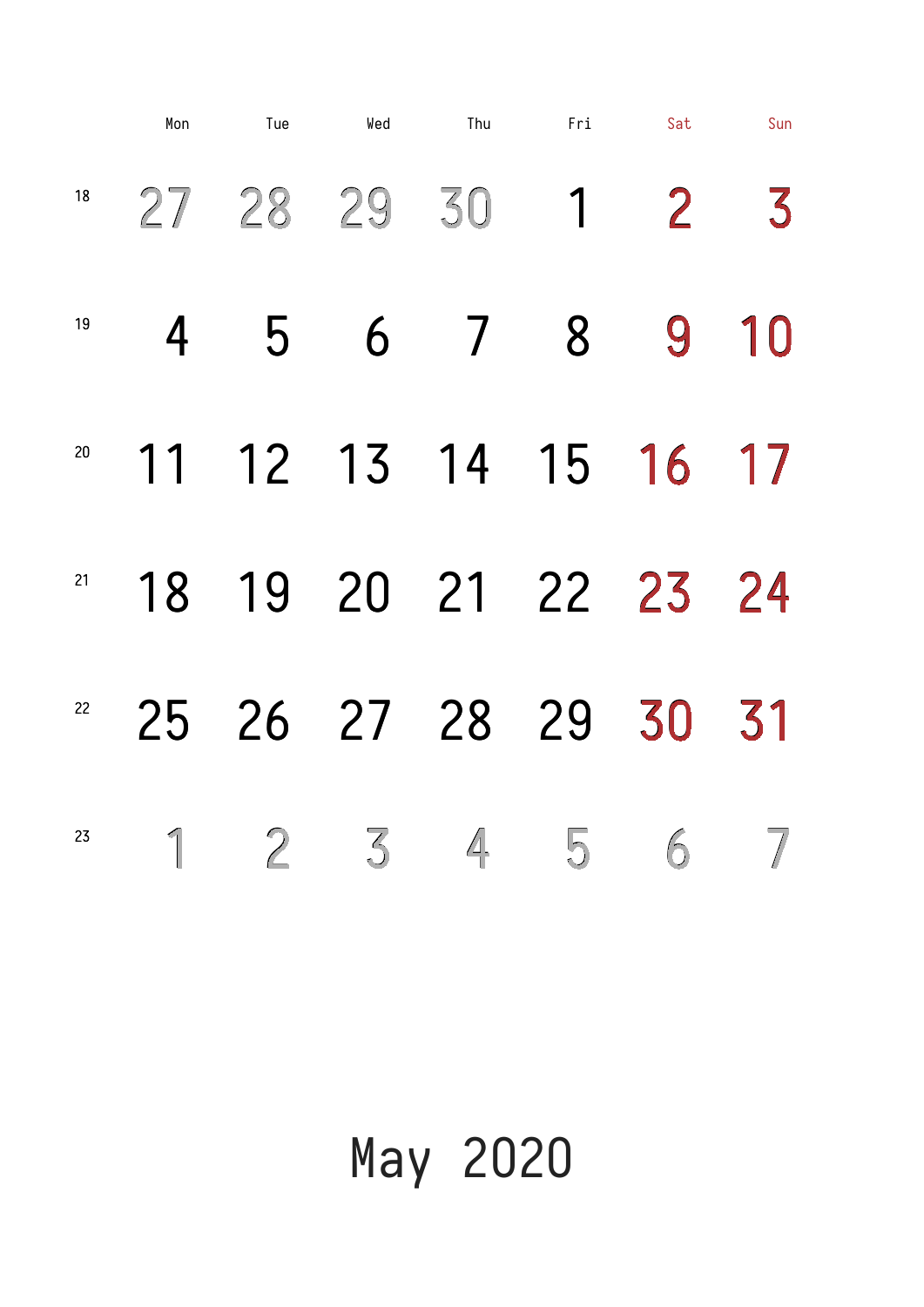### June 2020

1 2 3 4 5 6 7     9   10   11   12   13   14    16   17   18   19   20   21    23   24   25   26   27   28 Mon Tue Wed Thu Fri Sat Sun 

#### 30    1    2    3    4    5     7    8    9   10   11   12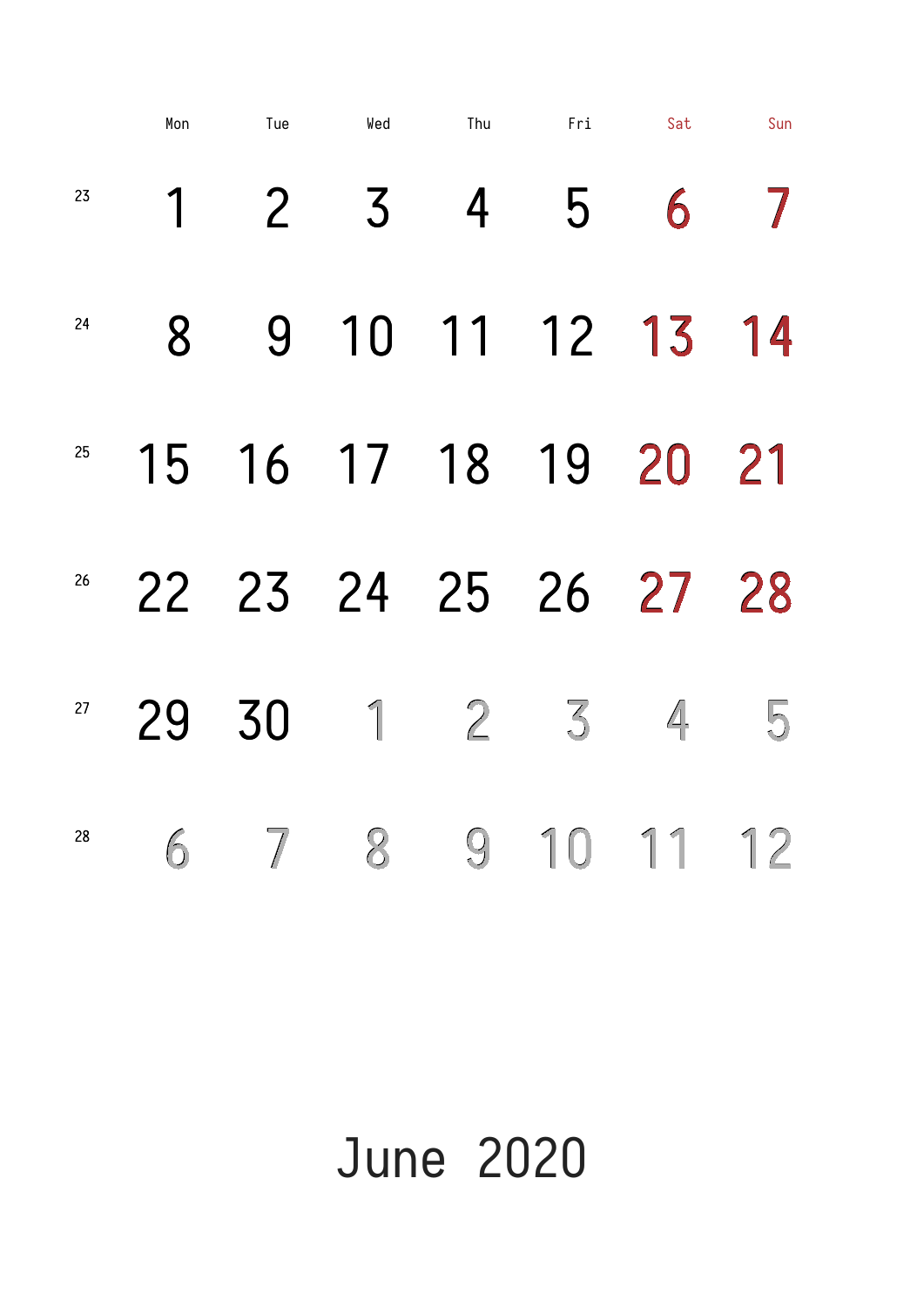July 2020

   30    1    2   3   **4**   5       7    8    9   10   11   12    14   15   16   17   18   19      21   22   23   24   25   26   Mon Tue Wed Thu Fri Sat Sun 

#### 28   29   30   31    1    2     4    5    6    7    8    9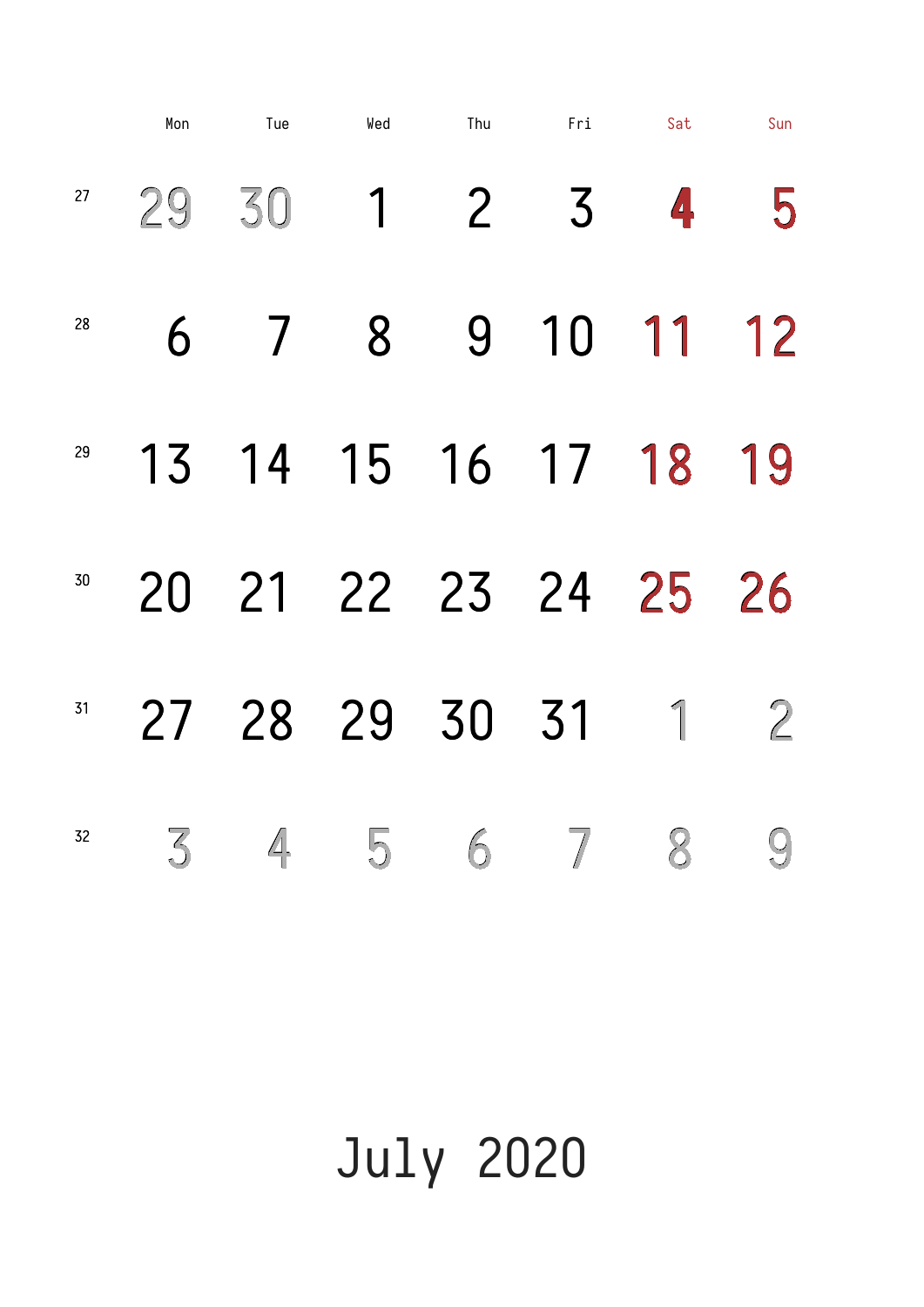## August 2020

   28   29   30   31    1    2     4    5    6    7   8    9     11   12   13   14   15   16      18   19   20   21   22   23   Mon Tue Wed Thu Fri Sat Sun 

#### 25   26   27   28   29   30       1    2 3    4    5    6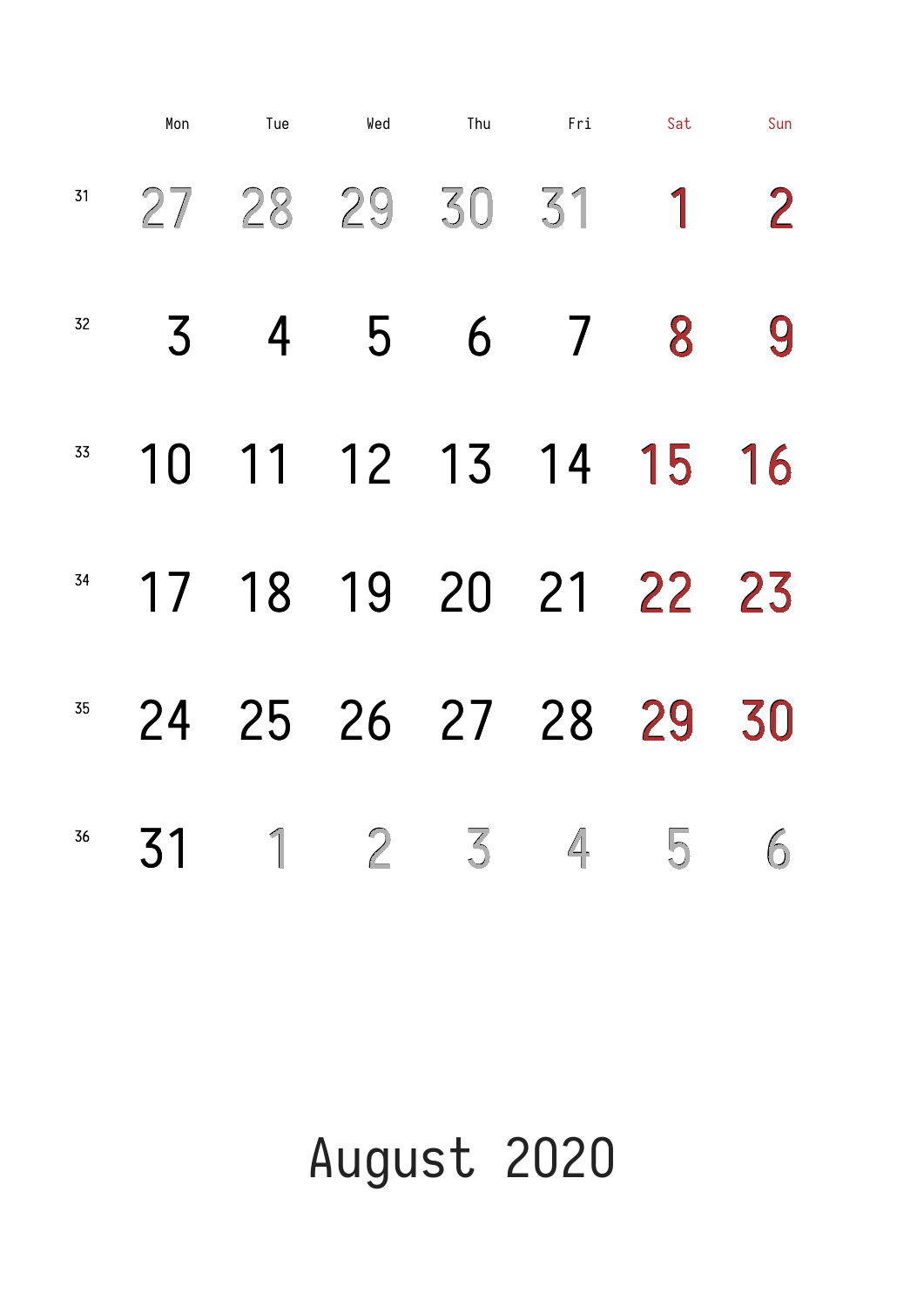### September 2020

<sup>36</sup> 31 1 2 3 4 5 6 7   8    9   10   11   12   13   <sup>38</sup> 14 15 16 17 18 19 20 21   22   23   24   25   26   27   Mon Tue Wed Thu Fri Sat Sun 37 39

#### 28 29 30 1 2 3 5    6    7   8    9   10   11 40 41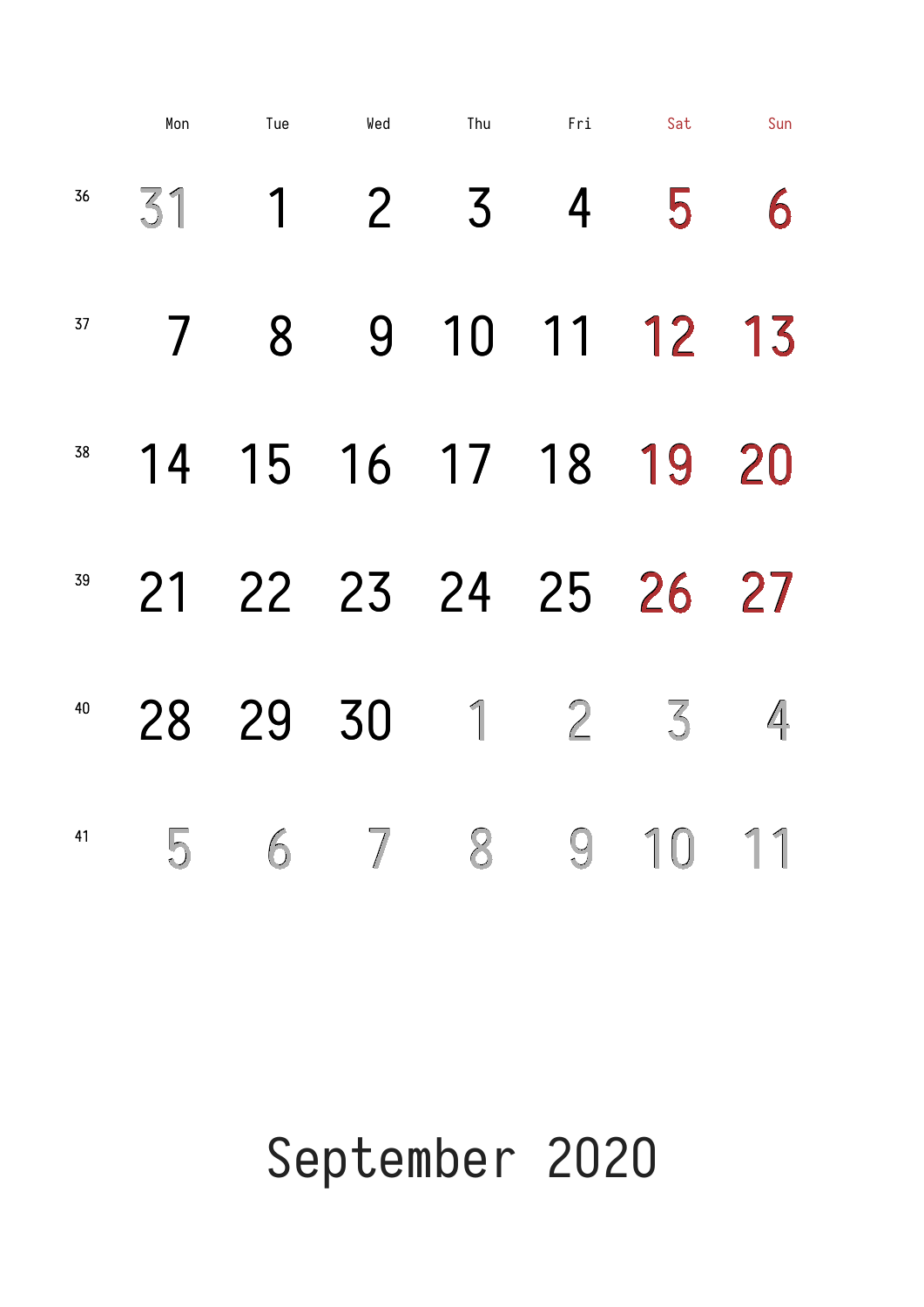### October 2020

   29   30    1    2 3    4       6    7   8    9   10   11      13   14   15   16   17   18      20   21   22   23   24   25   Mon Tue Wed Thu Fri Sat Sun 

#### 27   28   29   30   31    1        3    4    5    6    7   8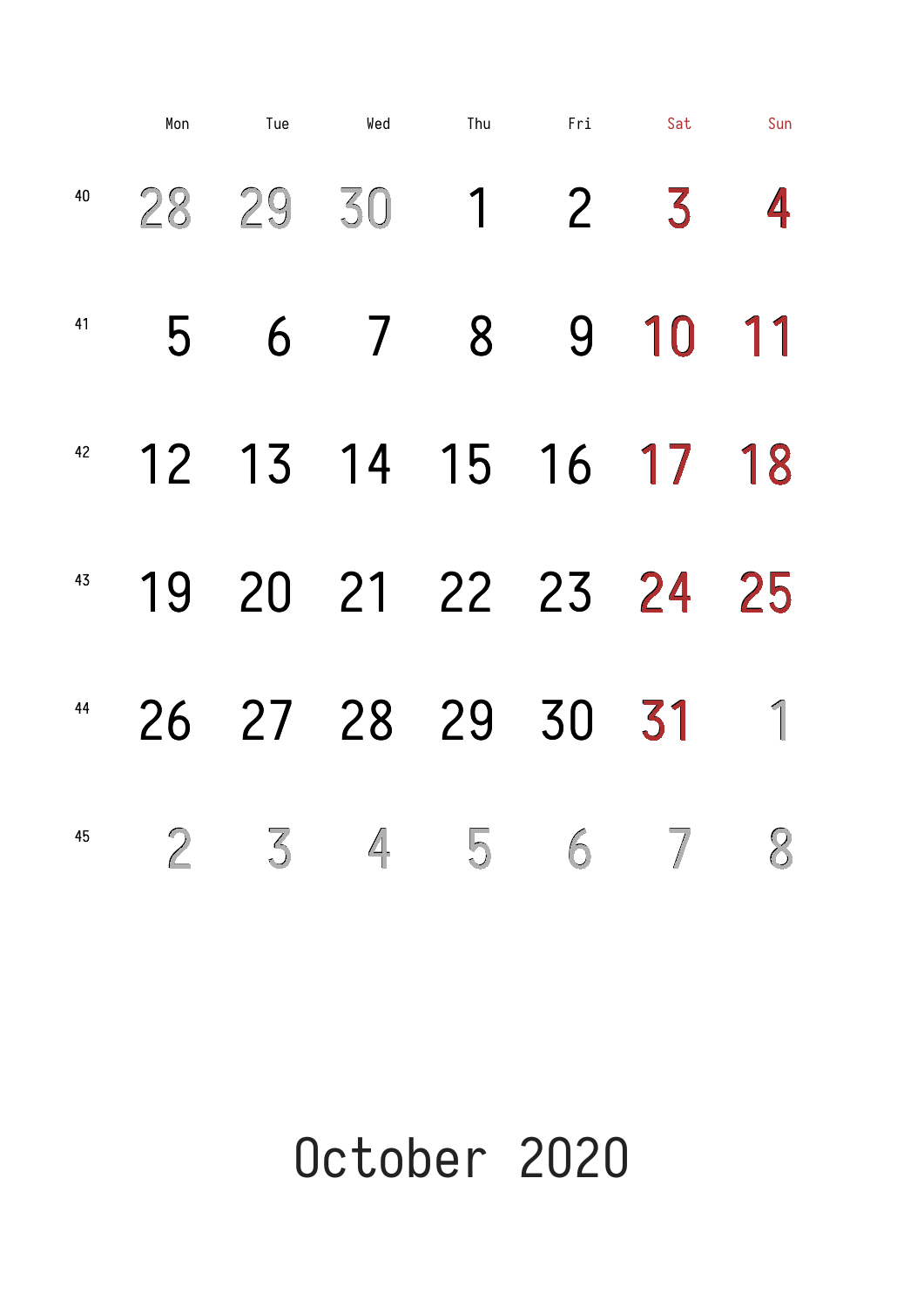### November 2020

|    | Mon | Tue                     | Wed | Thu | Fri | Sat | Sun |  |
|----|-----|-------------------------|-----|-----|-----|-----|-----|--|
|    |     | " 26 27 28 29 30 31 1   |     |     |     |     |     |  |
| 45 |     |                         |     | b   | 6   |     |     |  |
| 46 |     | 9 10 11 12 13 14 15     |     |     |     |     |     |  |
|    |     | 47 16 17 18 19 20 21 22 |     |     |     |     |     |  |

#### 24   25   26   27   28   29       1    2    3    4    5    6